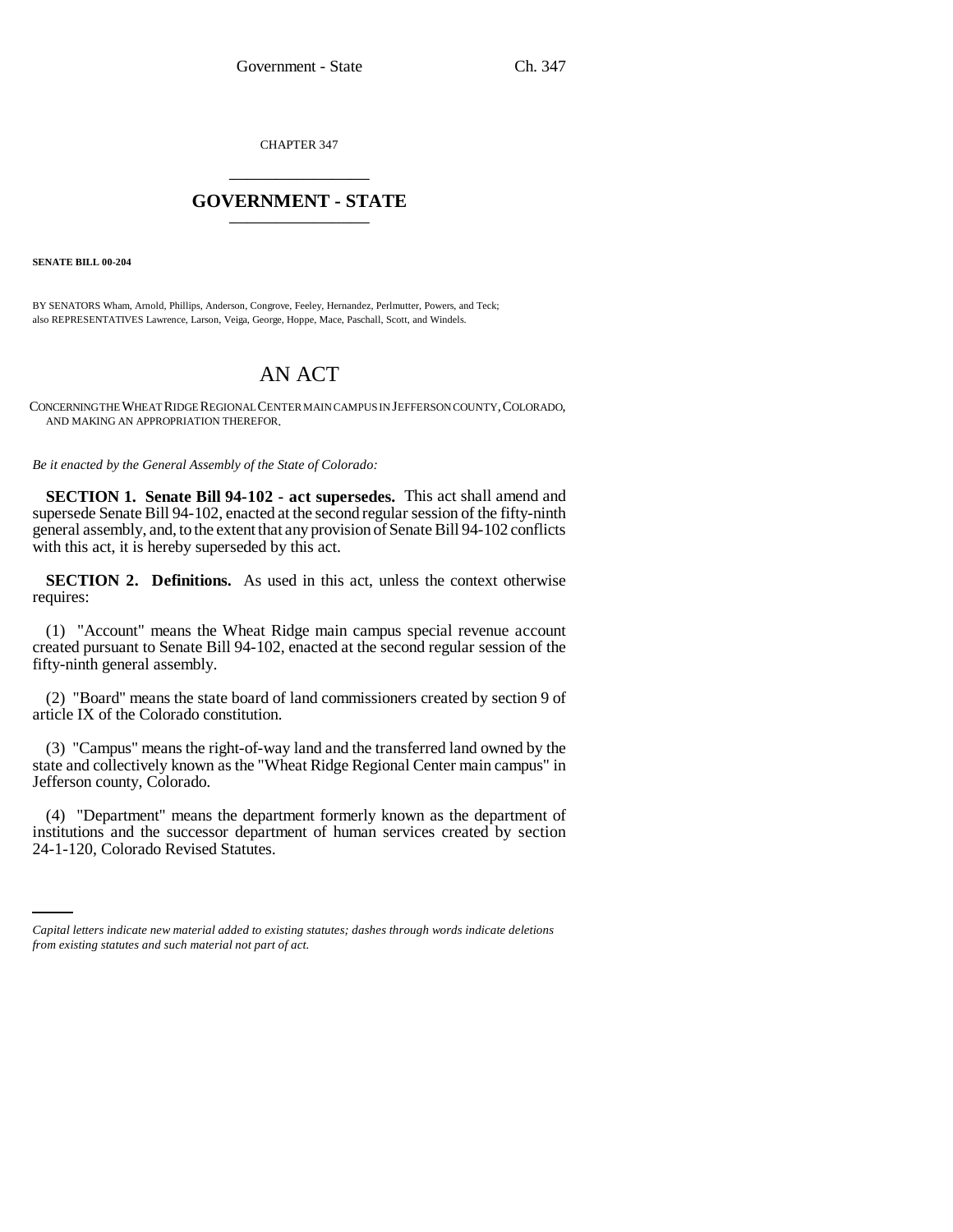#### Ch. 347 Government - State

(5) "Environmental remediation" means the asbestos abatement, removal and disposal of polychlorinated biphenyl containing equipment, removal and disposal of other hazardous and nonhazardous waste materials, closure of petroleum storage systems, and preparation of the vacant structures on the right-of-way land at the campus for demolition.

(6) "Executive director" means the executive director of the department of human services.

(7) "Kipling Village parcel" means the parcel described in section 4 (1) of this act.

(8) "Right-of-way land" means the Zier and Therapy Pool building parcel and the right-of-way parcel described in section 5 of this act that are held in trust by the board for the state's public schools, and the structures and improvements thereon, located on the campus in Jefferson county, Colorado, that the board in 1916 granted the department a right-of-way to use for a specified purpose under right-of-way grant no. 1645.

(9) "Right-of-way parcel" means the parcel described in section 5 of this act.

(10) "Transferred land" means the Kipling Village parcel and the transferred parcel described in section 4 of this act and the structures and improvements thereon located at the campus in Jefferson county, Colorado, that the department transferred to the board pursuant to Senate Bill 94-102, enacted at the second regular session of the fifty-ninth general assembly.

(11) "Transferred parcel" means the parcel described in section 4 (3) of this act.

(12) "Zier and Therapy Pool parcel" means the parcel described in section 5 (1) of this act.

**SECTION 3. Legislative declaration.** (1) The general assembly hereby finds and declares it beneficial to clarify and provide a common understanding of the historical events surrounding the Wheat Ridge Regional Center and the legal effect of the consequence of those events, to the best of the general assembly's understanding. The general assembly further finds it necessary to effect an expeditious resolution of those conditions that are a matter of public interest, policy, and concern at Wheat Ridge Regional Center and that such a resolution is a matter of public health, safety, and welfare.

(2) The general assembly finds and declares that:

(a) In 1916, the board granted the department a right-of-way to use three hundred three acres of school lands in Jefferson county for the purpose of constructing a residential campus and operating training programs for persons with developmental disabilities on the campus that became known as the "Ridge Home and Training School" and later as the "Wheat Ridge Regional Center";

(b) In order to supplement the department's operations on the campus, the department purchased and held title to approximately eighty-five acres of land adjacent to the right-of-way land, described hereinafter as the "transferred land";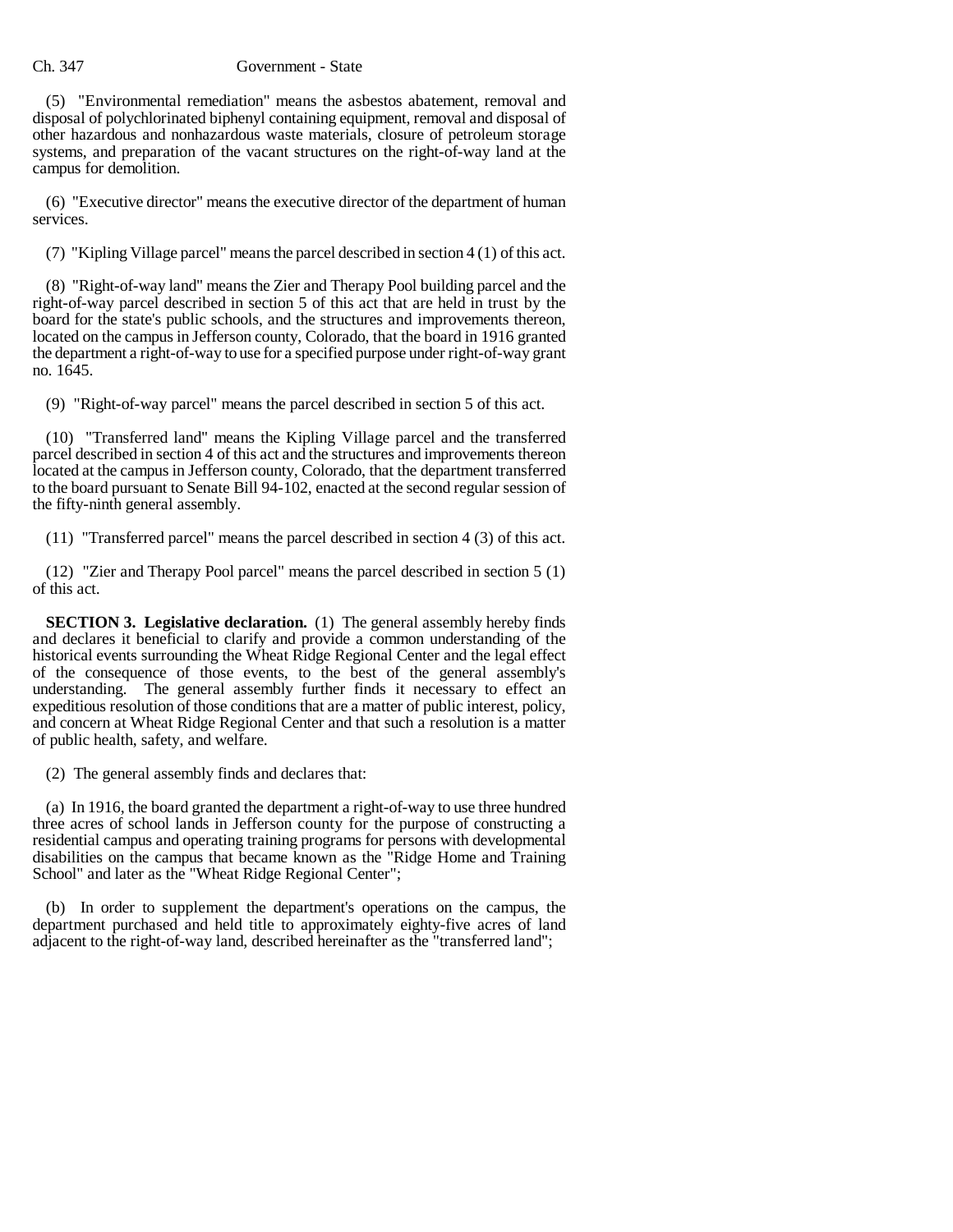(c) Utilizing state funds appropriated by the general assembly, the department built buildings and other facilities on the right-of-way land, including the Zier and Therapy Pool buildings, and on the transferred land, including five buildings known as "Kipling Village" and seven buildings known as "Summit Village";

(d) Prior to 1994, certain portions of the campus reverted to the board pursuant to a written agreement between the board and the department following the department's discontinuance of use of such portions of the campus and the general assembly authorized the department to release, abandon, or otherwise convey additional portions of the campus land to the board;

(e) The department discontinued its use of a portion of the right-of-way land and the structures thereon as the number of campus residents was reduced over time and those structures became vacant and fell into disrepair;

(f) In 1994, the general assembly enacted Senate Bill 94-102 at the second regular session of the fifty-ninth general assembly, which:

(I) Recognized that the interests of the clients served by the department on the campus would be better served if the department vacated the campus and relocated its clients to state-operated community-based homes;

(II) Authorized the department to transfer and convey to the board all rights, claims, and title held by the department to the transferred land consisting of approximately eighty-five acres of land adjacent to the right-of-way land, including the structures and improvements comprising Kipling Village and Summit Village;

(III) Authorized the board to transmit the proceeds from the disposition of the transferred land to the state treasurer for placement in the Wheat Ridge Regional Center main campus special revenue account for continuous appropriation to the board and gave the board the duty, utilizing such proceeds, to conduct an environmental audit of the campus lands and structures to determine the cost of the environmental remediation and to demolish, rehabilitate, maintain, and protect the campus lands and structures once they were fully vacated by the department; and

(IV) Directed that any proceeds remaining after the completion of such duties were to be deposited in the general fund and if the proceeds were inadequate for the board to perform such duties, such duties could be curtailed or eliminated until other revenue sources were identified.

(3) The general assembly further finds and declares that following the enactment of Senate Bill 94-102, enacted at the second regular session of the fifty-ninth general assembly:

(a) The department conveyed title to the transferred land, including the Kipling Village and Summit Village structures and improvements, to the board, and the board sold a portion of the transferred land and deposited the proceeds in the account, but has not sold any of the remaining transferred land, including Kipling Village;

(b) The department did not vacate, continued to occupy and utilize, and currently occupies and utilizes portions of the transferred land and improvements to which the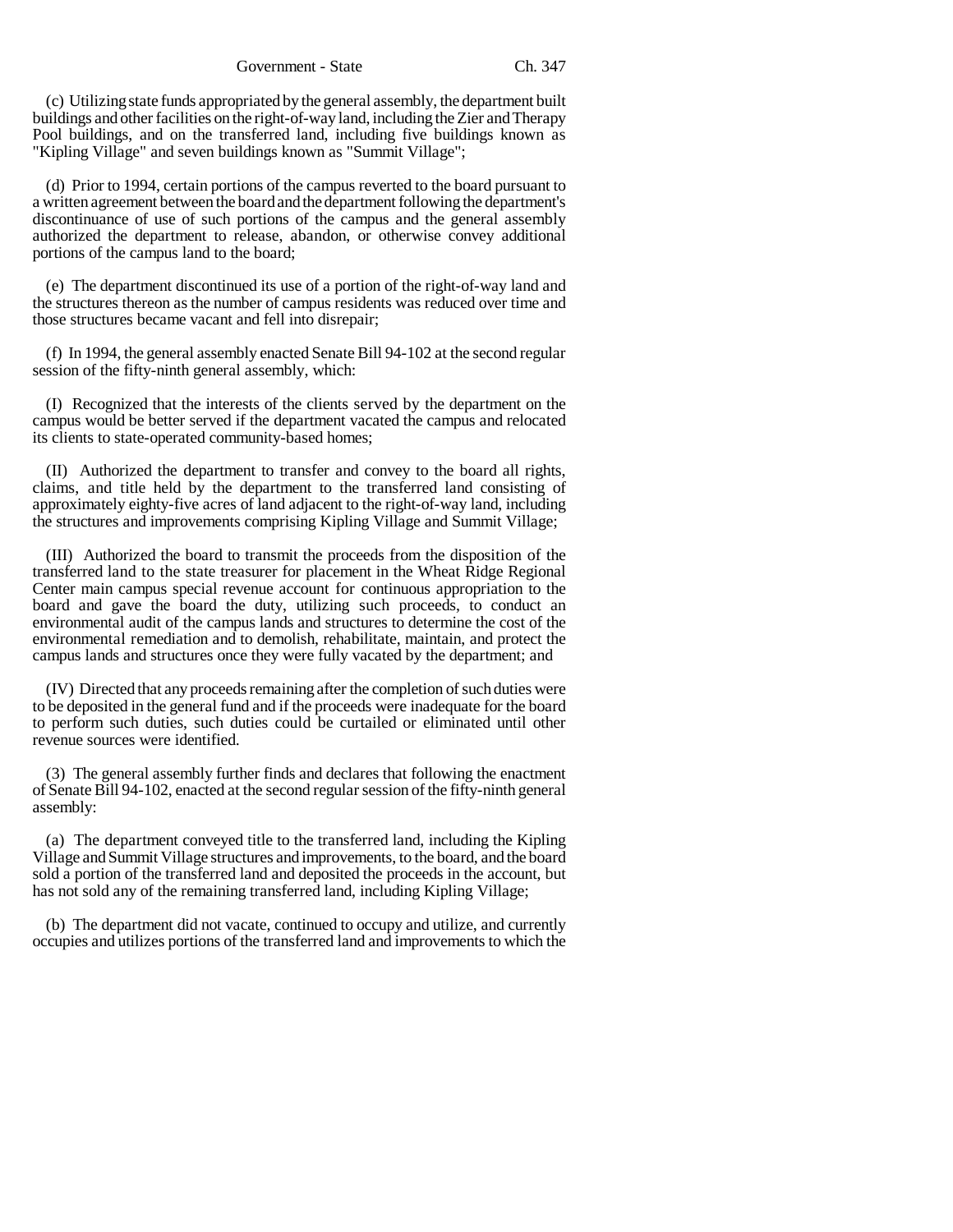board holds title, including Kipling Village, without payment of rent or other compensation to the board for such occupancy;

(c) The department provided no formal written request to abandon or deed to the board for any of such right-of-way land or vacant structures including the Zier and Therapy Pool buildings;

(d) The department did not vacate, continued to occupy and utilize, and currently occupies and utilizes the Zier and Therapy Pool buildings and that portion of the right-of-way land containing such buildings without payment of rent or other compensation to the board for such occupancy for the purposes authorized under the original right-of-way grant from the board.

(4) The general assembly further finds and declares that:

(a) The department is unable at this time to transfer the residents of Kipling Village into group homes operated by the state or community center boards;

(b) The department's inability to transfer the residents of Kipling Village and other changed circumstances since the enactment of Senate Bill 94-102, enacted at the second regular session of the fifty-ninth general assembly, necessitate the department's continued occupancy of Kipling Village;

(c) The department's operations necessitate its continued utilization and occupancy of the Zier and Therapy Pool buildings;

(d) The right, title, and interest of the department and of the board to the right-of-way land is unclear at this time since the department has vacated portions of such land and structures thereon, continues to utilize a portion of such land containing the Zier and Therapy Pool buildings for the purposes specified in the original grant, and has provided no formal writing to the board under which the department released, abandoned, or otherwise conveyed the department's right, title, or interest in the right-of-way land;

(e) Vacant structures on the right-of-way land remain in need of environmental remediation and that, pursuant to Senate Bill 94-102, the board should remain responsible for such environmental remediation;

(f) The proceeds currently held in the account are insufficient to cover the estimated expense of the board's undertaking to conduct and complete the environmental remediation of the vacant structures on the right-of-way land.

(5) The general assembly further finds and declares that it is in the best interests of the state for:

(a) The department to enter into an agreement with the board, or the board's successor in interest, for the department's purchase of the Kipling Village parcel, which is comprised of those structures and improvements known as Kipling Village and Summit Village and that portion of the transferred land containing such structures and improvements, and for capital construction funds to be appropriated to the department for such purchase;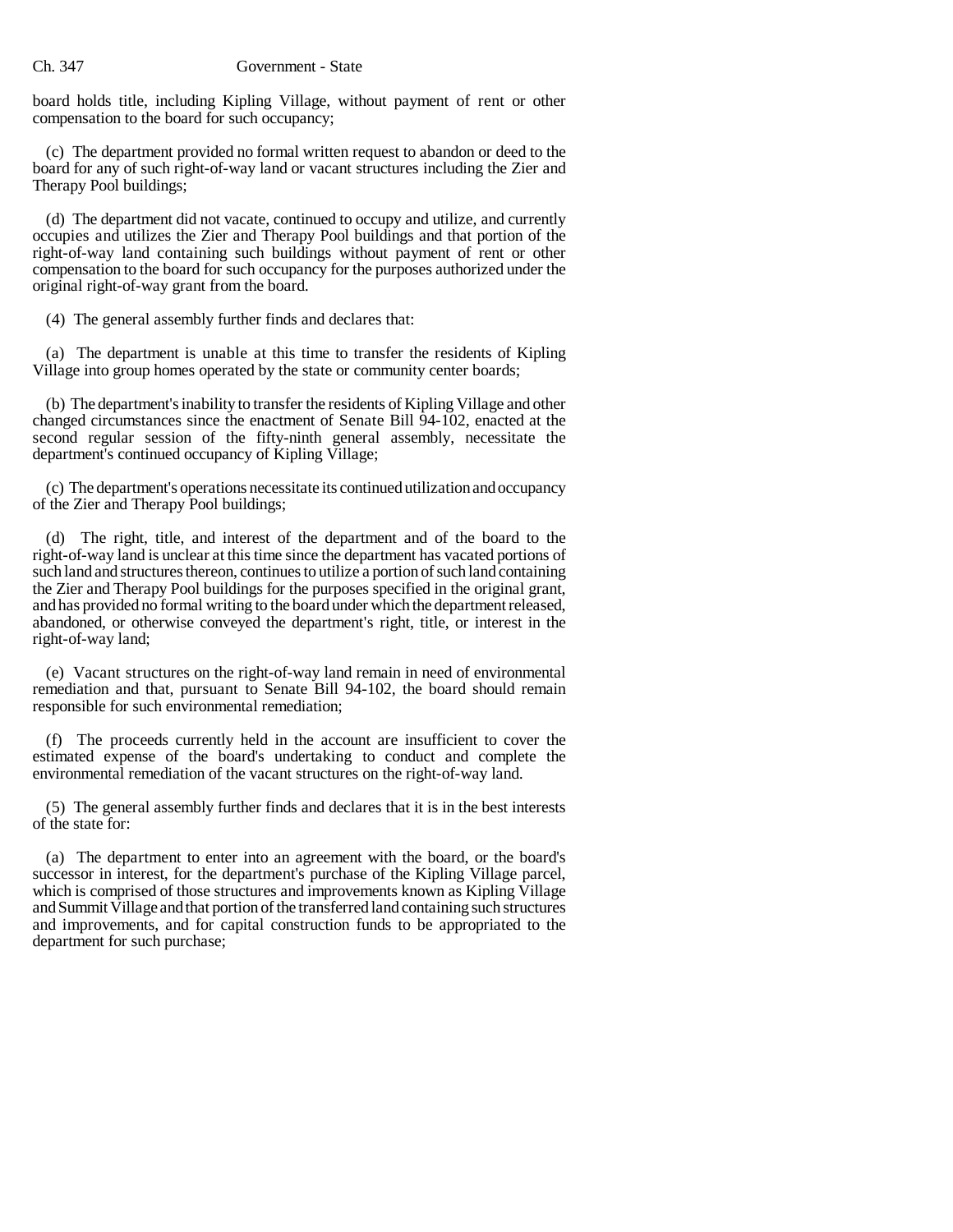(b) The board or the board's successor in interest, in furtherance of Senate Bill 94-102, enacted at the second regular session of the fifty-ninth general assembly, to continue its efforts to dispose of the transferred parcel, which consists of that portion of the transferred land remaining after such purchase of Kipling Village, and to utilize the proceeds currently held in the account and any future proceeds from the disposition of the transferred parcel for the environmental remediation of the vacant structures on the right-of-way land;

(c) The department to enter into an agreement with the board or the board's successor in interest for the department's purchase of the Zier and Therapy Pool parcel, which is comprised of the Zier and Therapy Pool buildings and that portion of the right-of-way land containing such buildings, and for capital construction funds to be appropriated to the department for such purchase;

(d) The department to release, abandon, or otherwise convey to the board all of the department's right and interest in the right-of-way parcel, which is comprised of the right-of-way land and improvements remaining after such purchase of the Zier and Therapy Pool parcel;

(e) Capital construction funds to be appropriated to the board for the environmental remediation of the vacant structures on the right-of-way parcel;

(f) The board to deposit the proceeds from the disposition of the right-of-way parcel into the public buildings trust, established pursuant to section 8 of the Enabling Act of Colorado, as such proceeds become available.

(6) The general assembly further finds and declares that in order to effectuate the environmental remediation of the vacant structures on the right-of-way parcel and the deposit of the proceeds from the disposition of the right-of-way parcel into the public buildings trust, it is appropriate for the board to transfer the right-of-way parcel from the school trust into the public buildings trust and to simultaneously transfer other land or lands of equal value from the public buildings trust into the school trust since:

(a) Pursuant to the Enabling Act of Colorado and section 9 of article IX of the Colorado constitution, the board has the duty to manage, control, and dispose of the right-of-way parcel, as school trust land, for the purpose of benefitting the public schools of the state and subject to the terms and conditions prescribed by law that are consistent with that purpose;

(b) Pursuant to section 10 of article IX of the Colorado constitution, the economic productivity of school lands, including the right-of-way parcel is dependent on the sound stewardship and prudent management by the board of such lands;

(c) In its current condition, the right-of-way parcel does not benefit the public schools of the state since it is economically unproductive, generates no income for the public school fund, and, due to the physical and environmental hazards present, constitutes a potential economic liability to the state;

(d) The transfer of land in the public buildings trust to the school trust is an act of sound stewardship and prudent management by the board since such transfer will result in the replacement of the right-of-way parcel with economically productive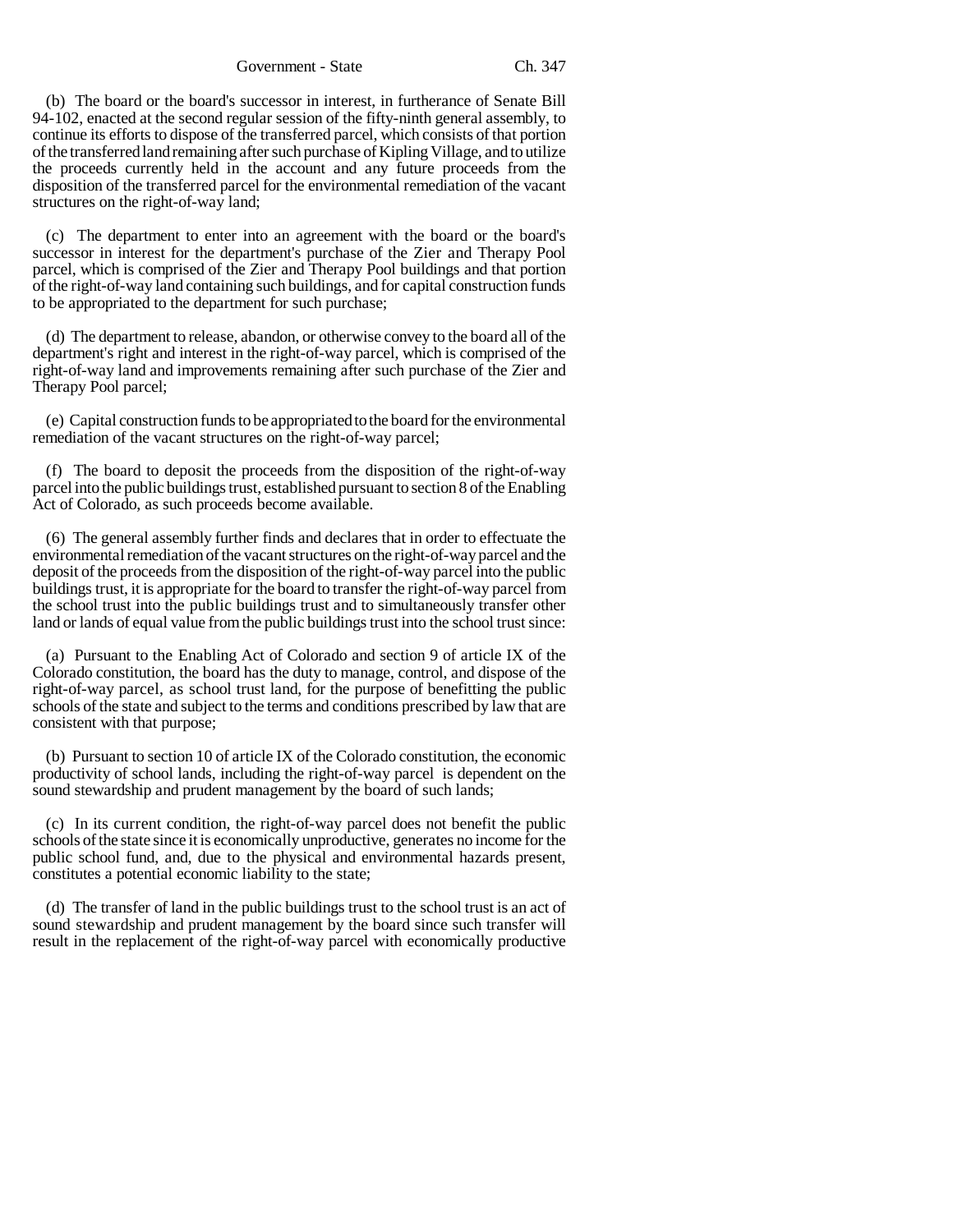### Ch. 347 Government - State

land, thereby benefitting the state's public schools;

(e) Pursuant to section 8 of the Enabling Act of Colorado, the board serves as trustee for the public buildings trust lands, which lands are held "for the purpose of erecting public buildings at the capital of the state, for legislative and judicial purposes, in such manner as the legislature shall prescribe";

(f) The transfer of the right-of-way parcel from the school trust to the public buildings trust will facilitate the board's use of capital construction funds for the environmental remediation of the vacant structures on the right-of-way parcel and other costs of sale that may not otherwise be available to the board, thereby enabling the board to sell the right-of-way parcel and deposit the proceeds into the public buildings trust for the uses and purposes of such trust;

(g) The board's deposit of the proceeds from the disposition of the right-of-way parcel allows the general assembly to use such proceeds for future appropriations for capital projects and specifically for the purpose of erecting public buildings at the capital as directed by section 8 of the Enabling Act of Colorado.

**SECTION 4. Transferred land - department's purchase of Kipling Village parcel - board agreement.** (1)(a) The executive director is authorized to enter into a written agreement with the board or the board's successor in interest for the department's purchase of all right, title, and interest of the board or the board's successor in interest to that portion of the transferred land consisting of approximately sixteen and seventy-two one-hundredths acres and all of those structures and improvements commonly known as Kipling Village and Summit Village, which land, structures, and improvements are hereby collectively designated as the "Kipling Village parcel" and described as follows:

Parcel 3 (Book 1492 Page 38) - Lying West of Miller Street:

That portion of the W1/2 of the E1/2 of the SW1/4 of the NE1/4 of Section 16, Township 3 South, Range 69 West of the  $6<sup>th</sup>$  P.M., more particularly described as follows: Beginning at the Northwest corner of the E1/2 of the SW1/4 of the NE1/4 of said Section 16; thence  $N89^{\circ}35'34''E$  along the North line of said SW1/4 of the NE1/4 a distance of 332.53 feet to the Northwest corner of the E1/2 of the E1/2 of the SW1/4 of the NE1/4 of said Section 16; thence  $S00^{\circ}$  12'53"E along the West line of the E1/2 of the E1/2 of the SW1/4 of the NE1/4 of said Section 16 a distance of 1145.35 feet to the southwesterly extension of the southerly line of the 100 foot Burlington Northern Railroad right-of-way per Colorado State Board of Land 1145.35 feet to the southwesterly extension of the southerly line of the 100 foot<br>Burlington Northern Railroad right-of-way per Colorado State Board of Land<br>Commissioners R.O.W. No. 1062; thence S74°38'30"W along said sout right-of-way line extension a distance of 344.45 feet to the East line of the W1/2 of Commissioners R.O.W. No. 1062; thence S74°38'30"W along said southwesterly right-of-way line extension a distance of 344.45 feet to the East line of the W1/2 of the SW1/4 of the NE1/4 of said Section 16; thence N00°12'59"W line of the W1/2 of the SW1/4 of the NE1/4 a distance of 1234.22 feet to the Point of Beginning, City of Wheat Ridge, County of Jefferson, State of Colorado, containing 395,617 square feet or 9.0821 acres more or less.

Parcel 4 (Book 1417 Page 505) - Lying West of Miller Street:

The E1/2 of the E1/2 of the SW1/4 of the NE1/4 of Section 16, Township 3 South, Range 69 West of the 6<sup>th</sup> P.M., excepting that part lying South of the right-of-way of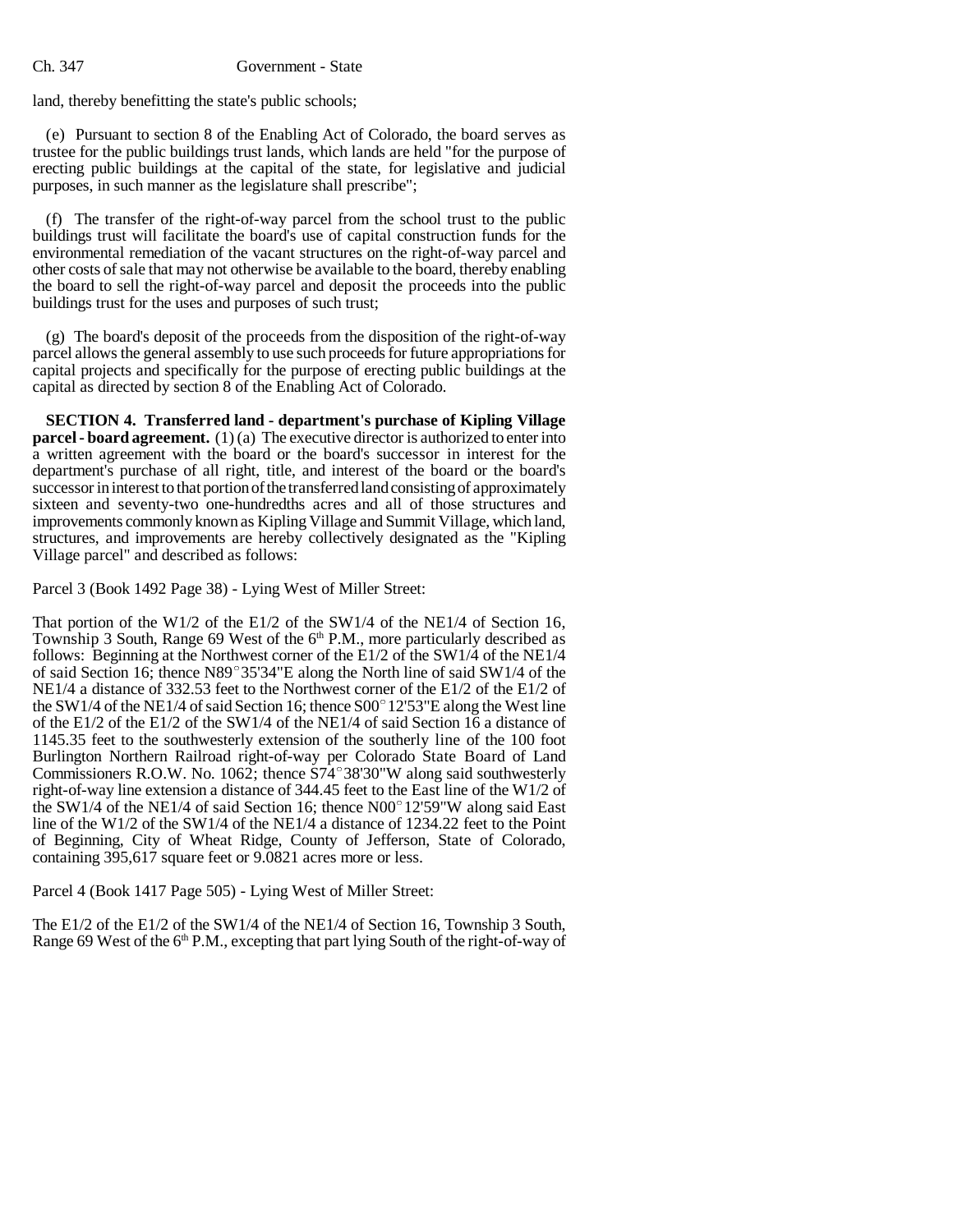the Colorado and Southern Railway; the portion of the E1/2 of the E1/2 of the SW1/4 of the NE1/4 of said Section 16 lying North of the said right-of-way being more particularly described as follows: Beginning at the Northeast corner of the SW1/4 of of the NE1/4 of said Section 16 lying North of the said right-of-way being more<br>particularly described as follows: Beginning at the Northeast corner of the SW1/4 of<br>the NE1/4 of said Section 16; thence S00°12'47"E along th SW1/4 of the NE1/4 a distance of 952.89 feet to the northerly right-of-way line of the NE1/4 of said Section 16; thence  $SO_0^512'47''E$  along the East line of the said SW1/4 of the NE1/4 a distance of 952.89 feet to the northerly right-of-way line of the Colorado and Southern Railway; thence  $S74^{\circ}38'3$ right-of-way line a distance of 344.46 feet to the West line of the E1/2 of the E1/2 the Colorado and Southern Railway; thence S74°38'30" W along said Northerly<br>right-of-way line a distance of 344.46 feet to the West line of the E1/2 of the E1/2<br>of the SW1/4 of the NE1/4 of said Section 16; thence N00°12'5 line a distance of 1041.76 feet to the northwest corner of the E1/2 of the E1/2 of the of the SW1/4 of the NE1/4 of said Section 16; thence N00°12'53"W along said West<br>line a distance of 1041.76 feet to the northwest corner of the E1/2 of the E1/2 of the<br>SW1/4 of the NE1/4 of said Section 16; thence N89°35'3 of the SW1/4 of the NE1/4 of said Section 16 a distance of 332.53 feet to the Point of Beginning, City of Wheat Ridge, County of Jefferson, State of Colorado, containing 331,623 square feet or 7.613 acres more or less.

(b) The department shall utilize the appropriation of capital construction funds described in section 8 of this act for the purchase of the Kipling Village parcel.

(c) If at any time after acquiring all right, title, and interest to the Kipling Village parcel, the department sells, transfers, or exchanges the Kipling Village parcel, the proceeds from such disposition shall be paid by the department to the capital construction fund.

(2) The board or the board's successor in interest and the department shall submit the proposed written agreement described in subsection (1) of this section to the capital development committee and the joint budget committee for review and approval no later than August 1, 2000. In the event no such proposed agreement is completed by that date, the department and board shall jointly report in writing to the capital development committee and the joint budget committee on or before such date on the efforts of the parties to complete such agreement. No moneys from the appropriation described in section  $8(2)$  of this act shall become available until such agreement is approved by the capital development committee and the joint budget committee.

(3) (a) The board or the board's successor in interest shall continue its efforts to sell, exchange, lease, or dispose of the portion of the transferred land and the structures and improvements thereon remaining after the sale of the Kipling Village parcel, which land, structures, and improvements are hereby collectively designated as the "transferred parcel" and described as follows:

Parcel 1 (Portion of Book 821 Page 179):

That part of the SE1/4 of the NW1/4 of Section 16, Township 3 South, Range 69 West of the  $6<sup>th</sup>$  P.M. described as follows: Beginning at the NE corner of the SE1/4 That part of the SE1/4 of the NW1/4 of Section 16, Township 3 South, Range 69 West of the  $6<sup>th</sup>$  P.M. described as follows: Beginning at the NE corner of the SE1/4 of the NW1/4 of said Section 16, thence S00 $^{\circ}$ 13'1 SE1/4, NW1/4 a distance of 522.50 feet, more or less, to the Northeast corner of property described in Reception No. 86158519 of the Jefferson County records; thence  $S89^{\circ}37'11''W$  parallel with the North line of the SE1/4 of the NW1/4 of said Section 16 and along the North line of said property described in Reception No. 86158519 a distance of 859.27 feet to the Northwest corner of said property, said corner is on the West line of the East 26 Acres of the SE1/4 of the NW1/4 of said 86158519 a distance of 859.27 feet to the Northwest corner of said property, said corner is on the West line of the East 26 Acres of the SE1/4 of the NW1/4 of said Section 16; thence N00°13'11"W parallel with said East lin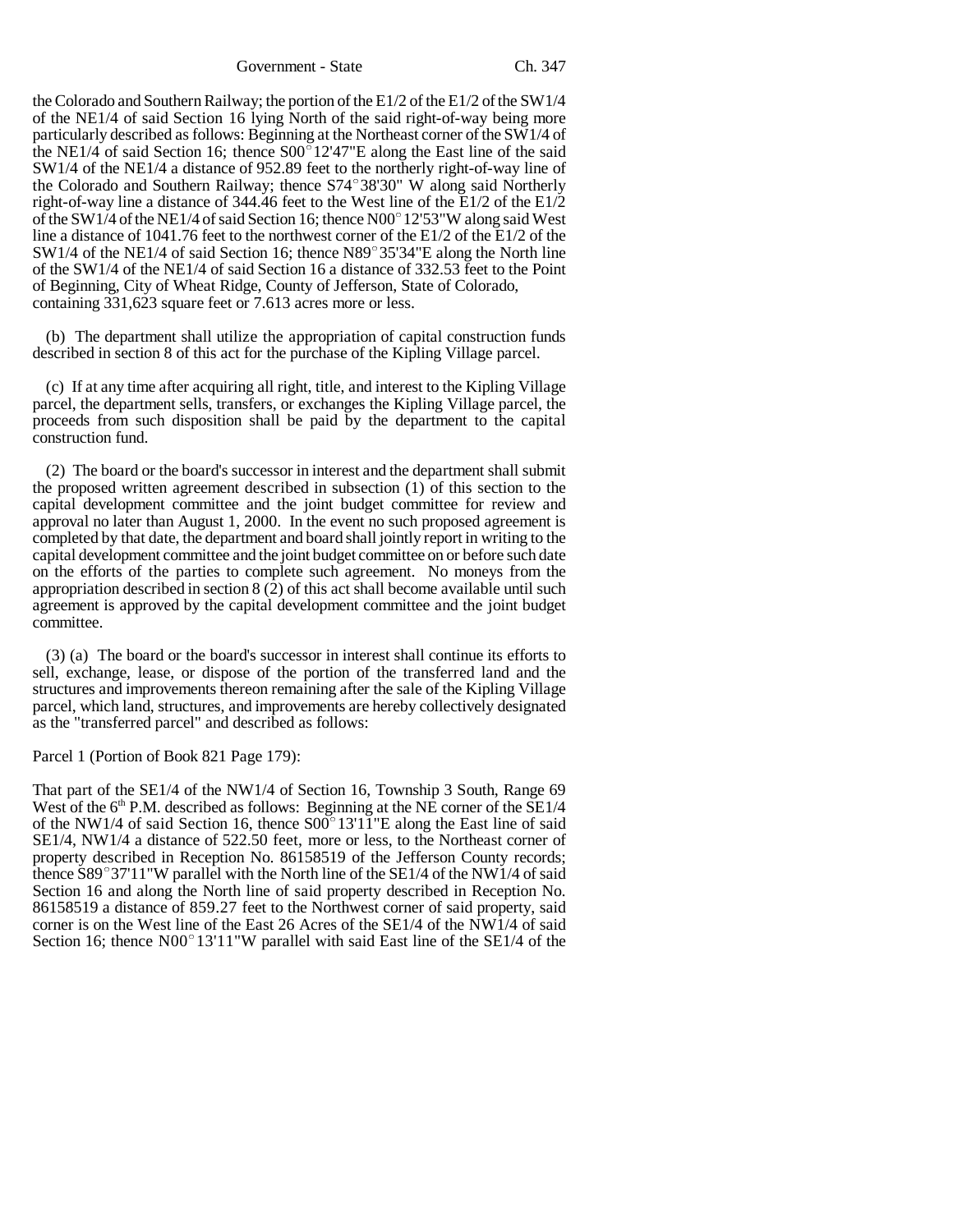NW1/4 and along said West line of the East 26 Acres a distance of 522.50 feet, more or less, to the North line of the SE1/4 of the NW1/4 of said Section 16; thence NW1/4 and along said West line of the East 26 Acres a distance of 522.50 feet, more<br>or less, to the North line of the SE1/4 of the NW1/4 of said Section 16; thence<br>N89°37'11"E along said North line a distance of 859.27 fee Beginning, City or Arvada, County of Jefferson, State of Colorado, containing 448,976 square feet or 10.3069 acres more or less.

Parcel 2 (Reception No. 86158518):

All that part of the W1/2 of the SW1/4 of the NE1/4 of Section 16, Township 3 South, Range 69 West of the  $6<sup>th</sup>$  P.M., lying North of the County Road known as West 52<sup>nd</sup> Avenue (Ridge Road), more particularly described as follows: Commencing at the SW corner of the NE1/4 of said Section 16; thence West  $52^{\text{nd}}$  Avenue (Ridge Road), more particularly described as follows:<br>Commencing at the SW corner of the NE1/4 of said Section 16; thence<br>N00°13'11"W on and along the West line of said NE1/4 a distance of 71.25 fee a point on the Northerly right-of-way line of Ridge Road, said point also being the N00° 13'11"W on and along the West line of said NE1/4 a distance of 71.25 feet to a point on the Northerly right-of-way line of Ridge Road, said point also being the Point of Beginning; thence N00° 13'11"W on and along sa a distance of 1246.20 feet to the NW corner of said SW1/4 of the NE1/4; thence Point of Beginning; thence N00°13'11"W on and along said West line of the NE1/4<br>a distance of 1246.20 feet to the NW corner of said SW1/4 of the NE1/4; thence<br>N89°34'34"E on and along the North line of said SW1/4 of the NE 665.06 feet to the NE corner of said W1/2 of the SW1/4 of the NE1/4; thence N89°34'34"E on and along the North line of said SW1/4 of the NE1/4 a distance of 665.06 feet to the NE corner of said W1/2 of the SW1/4 of the NE1/4; thence S00°12'59"E on and along the East line of said W1/2 of the SW1/4 distance of 1068.47 feet to a point on said Northerly right-of-way line of Ridge Road; S00° 12'59"E on and along the East line of said W1/2 of the SW1/4 of the NE1/4 a<br>distance of 1068.47 feet to a point on said Northerly right-of-way line of Ridge Road;<br>thence S74°38'30"W on and along said right-of-way line more or less, to the Point of Beginning, City of Wheat Ridge, County of Jefferson, State of Colorado, containing 769,643 square feet or 17.6688 acres more or less.

(b) The proceeds from any such sale, exchange, or disposition of the transferred parcel shall be utilized to repay the appropriation of capital construction funds described in section 8 of this act.

(4) The board shall utilize the proceeds currently held in the Wheat Ridge main campus special revenue account for the environmental remediation of the vacant structures on the right-of-way land.

**SECTION 5. Right-of-way land - department release of right-of-way land authorized - department purchase of the Zier and Therapy Pool buildings board agreement.** (1) (a) The executive director is authorized to enter into a written agreement with the board or the board's successor in interest for the department's purchase of all right, title, and interest of the board or the board's successor in interest to that portion of the right-of-way land consisting of approximately ten acres and those structures and improvements commonly known as the Zier and Therapy Pool buildings, which land, structures, and improvements are hereby collectively designated as the "Zier and Therapy Pool parcel" and described as follows:

# Parcel 3:

That part of the NE1/4 of Section 16, Township 3 South, Range 69 West of the  $6<sup>th</sup>$ Principal Meridian, City of Arvada, County of Jefferson, State of Colorado, more particularly described as follows: For the purpose of this description the bearings are based on the North line of the NE1/4 of said Section 16, monumented by a 3-1/4" brass cap in a Range Box stamped by a PLS 13212 at the NE corner and the N1/4 corner of said Section 16, as bearing S89°38'33"W. Commencing at the NE corner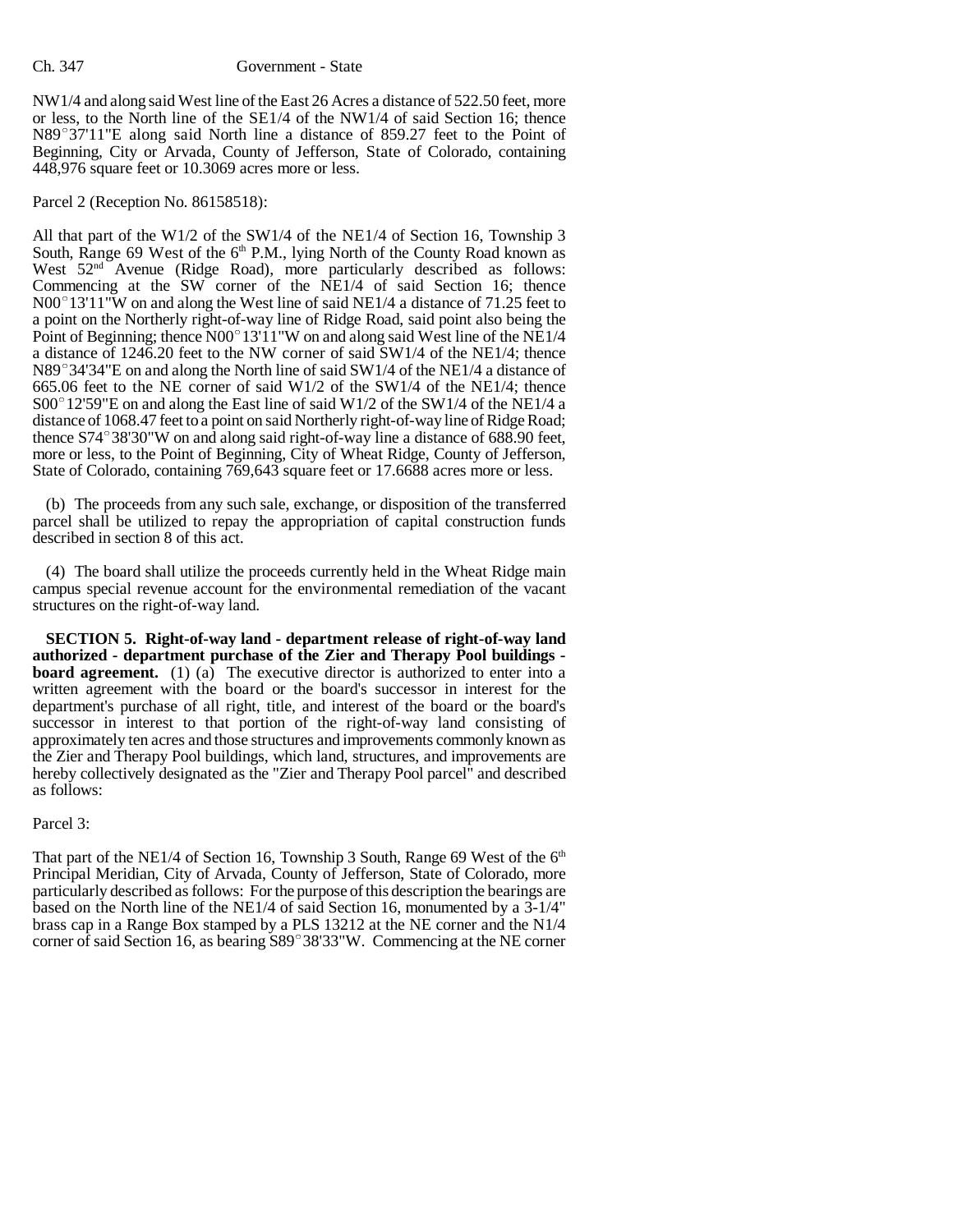of said Section 16; thence  $S89^{\circ}38'33''W$  along the North line of the NE1/4 of said Section 16 a distance of 665.13 feet to the NW corner of the NE1/4 of the NE1/4 of of said Section 16; thence S89°38'33"W along the North line of the NE1/4 of said<br>Section 16 a distance of 665.13 feet to the NW corner of the NE1/4 of the NE1/4 of<br>the NE1/4 of said Section 16; thence S00°12'34"E along the of the NE1/4 of the NE1/4 of Section 16 a distance of 350.00 feet; thence the NE1/4 of said Section 16; thence S00°12'34"E along the West line of said NE1/4 of the NE1/4 of Section 16 a distance of 350.00 feet; thence S89°38'33"W a distance of 285.68 feet to the intersection with the westerly right-of-way line of Kipling Street, as described in State Board of Land Commissioners Book 25, R.O.W. No. 2550 and Recorded under Reception No. right-of-way line of Kipling Street, as described in State Board of Land<br>Commissioners Book 25, R.O.W. No. 2550 and Recorded under Reception No.<br>84075705 of the Jefferson County Records; thence continuing S89°38'33"W a 84075705 of the Jefferson County Records; thence continuing  $S89^{\circ}38'33''W$  a distance of 673.02 feet; thence  $S00^{\circ}24'26''E$  a distance of 533.65 feet; thence  $S73^{\circ}47'51''E$  a distance of 57.61 feet; thence southeasterly along a Curve to the right distance of 673.02 feet; thence S00°24'26"E a distance of 533.65 feet; thence<br>S73°47'51"E a distance of 57.61 feet; thence southeasterly along a Curve to the right<br>having a Central Angle of 73°34'56", a Radius of 386 feet,  $573^{\circ}47'51''E$  a distance of 57.61 feet; thence southeasterly along a Curve to the right having a Central Angle of 73°34'56", a Radius of 386 feet, an Arc Length of 495.72 feet; the Chord of which bears  $537^{\circ}00'25''E$ having a Central Angle of 73°34'56", a Radius of 386 feet, an Arc Length of 495.72 feet, the Chord of which bears  $S37^{\circ}00'25''E$  a distance of 462.35 feet; thence  $S00^{\circ}12'58''E$  a distance of 207.48 feet to the Point  $S00^{\circ}12'58''E$  a distance of 207.48 feet to the Point of Beginning; thence N89°36'07"E a distance of 588.50 feet; thence S17°48'39"W a distance of 159.97 feet; thence southeasterly along a Curve to the left having a Central Angle of N89°36'07"E a distance of 588.50 feet; thence S17°48'39"W a distance of 159.97<br>feet; thence southeasterly along a Curve to the left having a Central Angle of<br>28°20'18", a Radius of 200.00 feet, an Arc Length of 98.92 feet, feet; thence southeasterly along a Curve to the left having a Central Angle of 28°20'18", a Radius of 200.00 feet, an Arc Length of 98.92 feet, the Chord of which bears S03°38'30"W a distance of 97.91 feet; thence S10°31'3 375.69 feet to the northerly right-of-way line of the Burlington Northern Railroad (Colorado & Southern), as described in Colorado State Board of Land 375.69 feet to the northerly right-of-way line of the Burlington Northern Railroad (Colorado & Southern), as described in Colorado State Board of Land Commissioners R.O.W. No. 1062; thence S74°38'30"W along said northerly right-of-way line a distance of 663.16 feet to the East line of the SW1/4 of the NE1/4 Commissioners R.O.W. No. 1062; thence S74°38'30"W along said northerly right-of-way line a distance of 663.16 feet to the East line of the SW1/4 of the NE1/4 of said Section 16; thence N00°12'47"W along said East line of t right-of-way line a distance of 663.16 feet to the East line of the SW1/4 of the NE1/4<br>of said Section 16; thence N00°12'47"W along said East line of the SW1/4 of the<br>NE1/4 of Section 16 a distance of 790.66 feet; thence N 40.44 feet to the Point of Beginning, containing 426,782 square feet or 9.7976 acres, more or less.

(b) The department shall utilize the appropriation of capital construction funds described in section 8 of this act for the purchase of the Zier and Therapy Pool parcel.

(c) If at any time after acquiring all right, title, and interest to the Zier and Therapy Pool parcel, the department sells, transfers, or exchanges such parcel, the proceeds from such disposition shall be paid by the department to the capital construction fund.

(2) The executive director of the department shall, by written document to the board, release, abandon, or otherwise convey to the board any and all right and interest of the department in the right-of-way land, which right-of-way land, structures, and improvements are hereby designated as the "right-of-way parcel" and described as follows:

## **Township Three South (T3S), Range Sixty-Nine West (R69W) of the Sixth Principal Meridian (6th PM), Jefferson County North Campus Property**

Section Sixteen (Sec. 16): A parcel of land in the northeast one-quarter (NE  $\frac{1}{4}$ ), more particularly described as follows:

Commencing at the northeast corner of said Section 16;

Thence South 89 °38' 33" West along the north line of said NE  $\frac{1}{4}$  a distance of 718.06 feet to the easterly right-of-way line of Kipling Street as described in State Board of Land Commissioners R.O.W. No. 2550, Book 25;

Thence continuing South 89 °38' 33" West along said north line a distance of 200.30 feet to the westerly right-of-way line of said Kipling Street;

Thence South 14 °59' 28" West along said westerly right-of-way line a distance of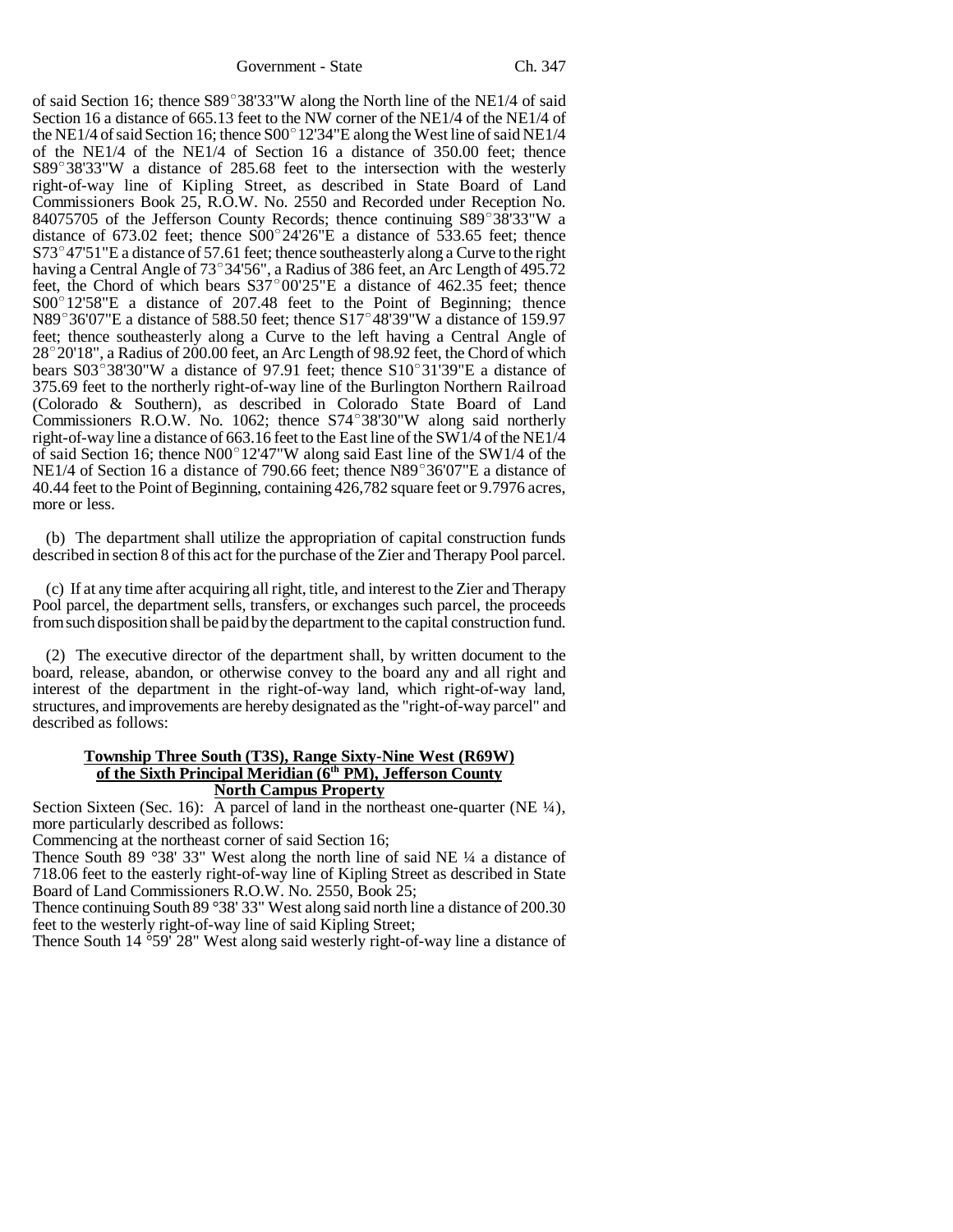85.80 feet to a point of curve;

Thence southerly along a curve to the left having a central angle of 16 °55' 48", a radius of 908.50 feet an arc length of 268.45 feet, the chord of which bears South 01 °55' 20" West, 267.47 feet to the **Point of Beginning**;

Thence continuing along said westerly right-of-way line of Kipling Street the following six (6) courses:

(1) Continuing southerly along a curve to the left having a central angle of 41 °53' 14", a radius of 908.50 feet, an arc length of 664.18 feet, the chord of which bears South 27 °29' 11" East 649.49 feet to a point of tangent;

(2) South 53 °02' 02" East a distance of 210.90 feet;

(3) South 55 °25' 47" East a distance of 104.60 feet;

(4) South 53 °09' 52" East a distance of 188.90 feet to a point of curve;

(5) Southeasterly along a curve to the right having a central angle of 28 °02' 38", a radius of 728.50 feet an arc length of 356.57 feet, the chord of which bears South 34 °24' 32" East 353.02 feet;

(6) South 01 °12' 22" East and parallel with the east line of the NE  $\frac{1}{4}$  of said Section 16 a distance of 407.20 feet to the northerly right-of-way line of the Burlington Northern Railroad (Colorado and Southern) as described in Colorado State Board of Land Commissioners R.O.W. No. 1062;

Thence along said northerly railroad right-of-way line the following two (2) courses: (1) Southwesterly along a curve to the left having a central angle of 02 °57' 51", a radius of 3325.00 feet, an arc length of 172.02 feet, the chord of which bears South 75 °03' 47" West 172.01 feet to a point of tangent;

(2) South 74 °38' 30" West along said northerly railroad right-of-way line a distance of 1153.70 feet to the east line of the SWNE of said Section 16;

Thence North 00 °12' 47" West along said SWNE a distance of 952.89 feet to the northeast corner of the SWNW of said Section 16;

Thence South 89 °35' 34" West along the north line of said SWNW a distance of 290.29 feet;

Thence North 00 °24' 26" West a distance of 966.55 feet;

Thence North 89 °38' 33" East a distance of 673.02 feet to the **Point of Beginning**. Containing 43.911 acres, more or less, according to the survey prepared by David L. Forde P.L.S. # 27601 date 2/13/1998.

# **and**

# **South Campus Property**

Section Sixteen (Sec. 16): A parcel of land being all of the northeast one-quarter of the southeast one-quarter, NE  $\frac{1}{4}$  SE  $\frac{1}{4}$ ) and portions of the southeast one-quarter, of the northeast one-quarter (SE ¼ NE ¼) being more particularly described as follows: **Beginning** at the northeast corner of said northeast one-quarter of the southeast one-quarter;

Thence, South 00 °12' 37" East, along the east line of said southeast one-quarter, 1316.31 feet, to the southeast corner of said northeast one-quarter of the southeast one-quarter;

Thence South 89 °29' 47" West along the south line of said northeast one-quarter of the southeast one-quarter, 1329.87 feet to the southwest corner of said northeast one-quarter of the southeast one-quarter;

Thence North 00 °12' 54" West, along the west line of said northeast one-quarter of the southeast one-quarter 1317.39 feet, to the northwest corner of said northeast one-quarter of the southeast one-quarter;

Thence North 00 °12' 47" West, along the west line of said southeast one-quarter of the northeast one-quarter, 363.72 feet to the north right-of-way line of the Burlington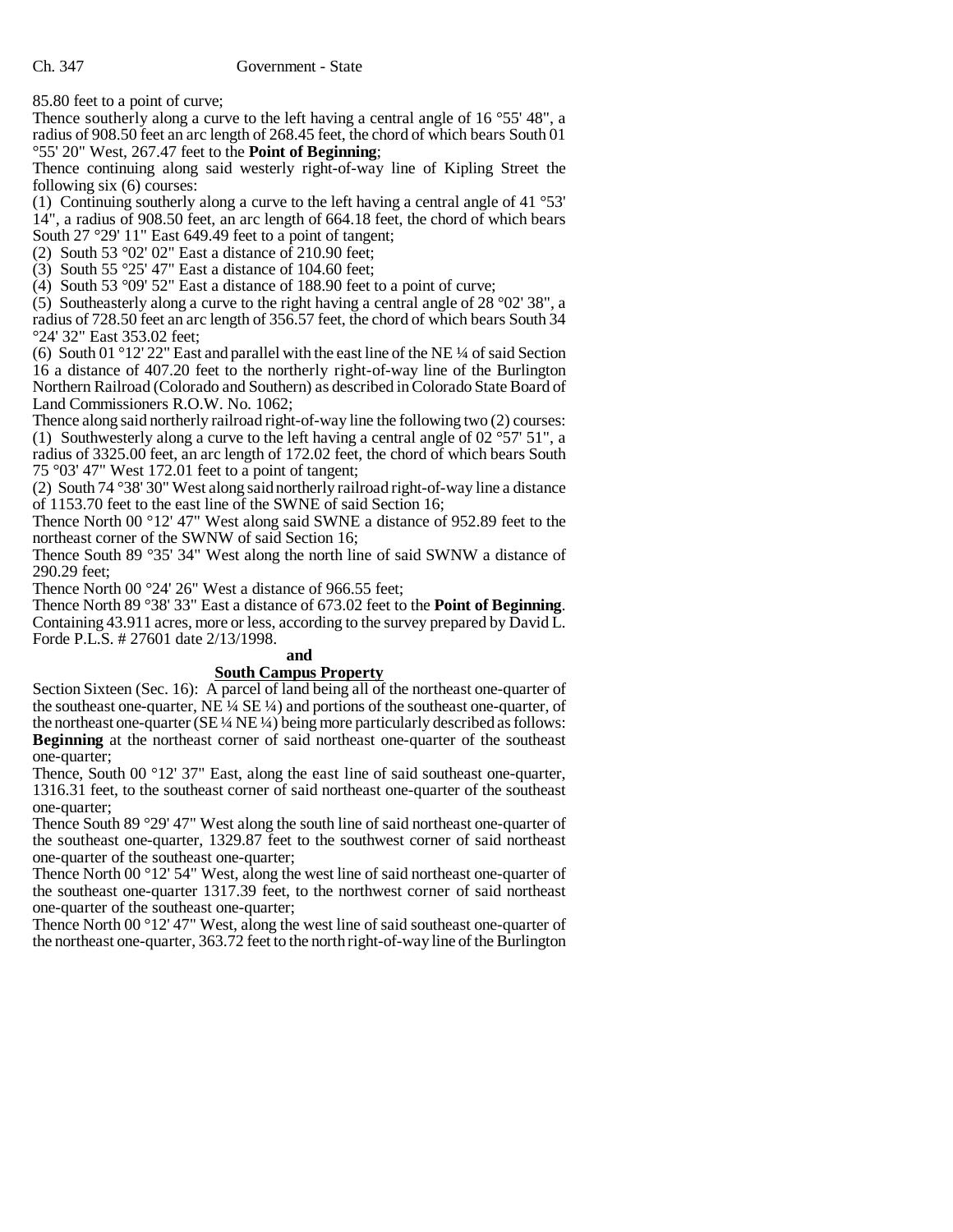Northern Railroad;

Thence, North 73 °40' 13" East along said north right-of-way line 1374.71 feet, to the east line of said southeast one-quarter of the northeast one-quarter;

Thence, south 00 °12' 22" East, along said east line 739.48 feet to the **Point of Beginning.**

Containing a total of 56.77 acres, more or less.

Basis of Bearings: Bearings are based on the east line of said northeast one-quarter of the southeast one-quarter as monumented on each end by a 3 1/4" brass cap, marked City of Westminster, PLS # 13212 and bearing South  $00^{\circ}$  12'37" East. Note: This legal description was prepared from information supplied to Kirkham Michael by the State Land Board and as directed by the State Land Board.

Both North Campus and South Campus containing, in all, 100.61 acres, more or less.

(3) The board or the board's successor in interest and the department shall submit the proposed written agreement described in subsection (1) of this section to the capital development committee and the joint budget committee for review and approval no later than August 1, 2000. In the event no such proposed agreement is completed by that date, the department and board shall jointly report in writing to the capital development committee and the joint budget committee on or before such date on the efforts of the parties to complete such agreement.

(4) The board is authorized to transfer the right-of-way parcel from the school trust to the public buildings trust in exchange for land from the public buildings trust that, in the board's determination, is of equal value to the right-of-way parcel, which valuation shall take into consideration any existing agreements that may establish such value. The board is further authorized to sell such right-of-way parcel held by the public buildings trust for the purposes described in this act and to deposit all of the proceeds from such sale into the public buildings trust.

**SECTION 6. Environmental remediation - appropriation from capital construction fund - proceeds from right-of-way parcel - public buildings trust.** (1) An appropriation of capital construction funds for the fiscal year beginning July 1, 2000, described in section 8 of this act shall be made to the board for the environmental remediation of the vacant structures on the right-of-way parcel. Such environmental remediation shall be completed on or before May 1, 2001. In the event such environmental remediation has not been completed by that date, the board shall report in writing to the capital development committee on or before June 1, 2001, on the board's efforts to complete such remediation.

(2) The board shall deposit all of the proceeds from the sale of the right-of-way parcel, as such proceeds become available, into the public buildings trust.

**SECTION 7. Review of agreements - reporting.** (1) The department and the board shall report to the capital development committee on or before December 1, 2000, and on or before June 1, 2001, on the progress of the environmental remediation of the vacant structures on the right-of-way parcel, any sale or disposition of the transferred parcel, and any sale or disposition of the right-of-way parcel. The department and the board shall report not less frequently than once every six months after June 1, 2001, on such matters until all of the transferred parcel has been sold and the proceeds repaid to the capital construction fund and all of the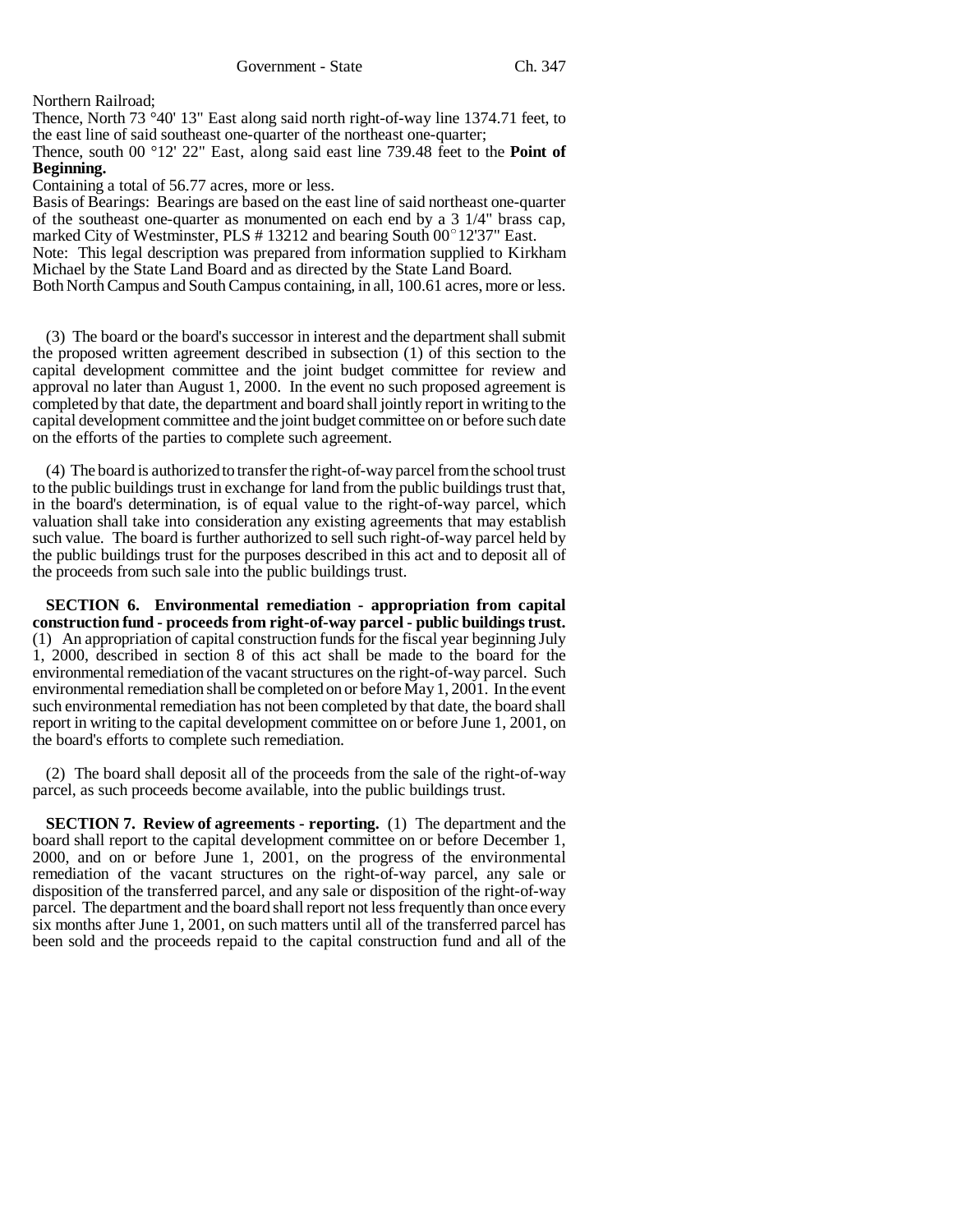### Ch. 347 Government - State

right-of-way parcel has been sold and the proceeds deposited into the public buildings trust by the board.

(2) For purposes of assisting the capital development committee with the review of an agreement or agreements described in section 4 or 5 of this act or any report described in subsection (1) of this section, the capital development committee may request staff assistance from the office of legislative legal services pursuant to section 2-3-1306, Colorado Revised Statutes, or appoint an advisory committee from among the private sector professionals as provided in section 2-3-1303, Colorado Revised Statutes. In addition, the general assembly may contract with a consultant to provide assistance to the capital development committee with the review of such agreement, agreements, or reports.

**SECTION 8. Capital construction appropriation - adjustment to the 2000 long bill.** (1) The moneys appropriated by this section shall become available upon the approval of the capital development committee and the joint budget committee of the agreements described in section 4 and 5 of this act.

(2) For the implementation of this act, the appropriation made in the general appropriation act for capital construction to the department of human services, direct services, capital construction projects, Wheat Ridge Regional Center, Kipling Village improvements is hereby decreased by three million nine hundred twenty-one thousand eight hundred fifty-seven dollars (\$3,921,857).

(3) In addition to any other appropriation, for the fiscal year beginning July 1, 2000, there is hereby appropriated out of moneys in the capital construction fund not otherwise appropriated, the sum of one million six hundred eighty-five thousand nine hundred eleven dollars (\$1,685,911) to the state board of land commissioners for the implementation of section 6 of this act and specifically for conducting and completing the environmental remediation of the vacant structures on the right-of-way parcel at the campus. Except as provided in subsection (1) of this section, the appropriation made by this subsection (2) shall become available to the state board of land commissioners upon passage of this act and shall remain available until completion of the environmental remediation or for a period of three years, whichever comes first, at which time the unexpended and unencumbered balance shall revert to the capital construction fund.

(4) (a) In addition to any other appropriation, for the fiscal year beginning July 1, 2000, there is hereby appropriated, out of moneys in the capital construction fund not otherwise appropriated, the sum of two million two hundred thirty-five thousand nine hundred forty-six dollars (\$2,235,946), to the department of human services, or so much as may be necessary, to be allocated as follows:

(I) Seven hundred sixty-six thousand seven hundred ten dollars (\$766,710) for the implementation of section 4 of this act and specifically for the purchase of the Kipling Village parcel;

(II) Seven hundred ninety-four thousand four hundred ten dollars (\$794,410) for the department's pro rata share of the off-site development costs associated with the Kipling Village parcel.